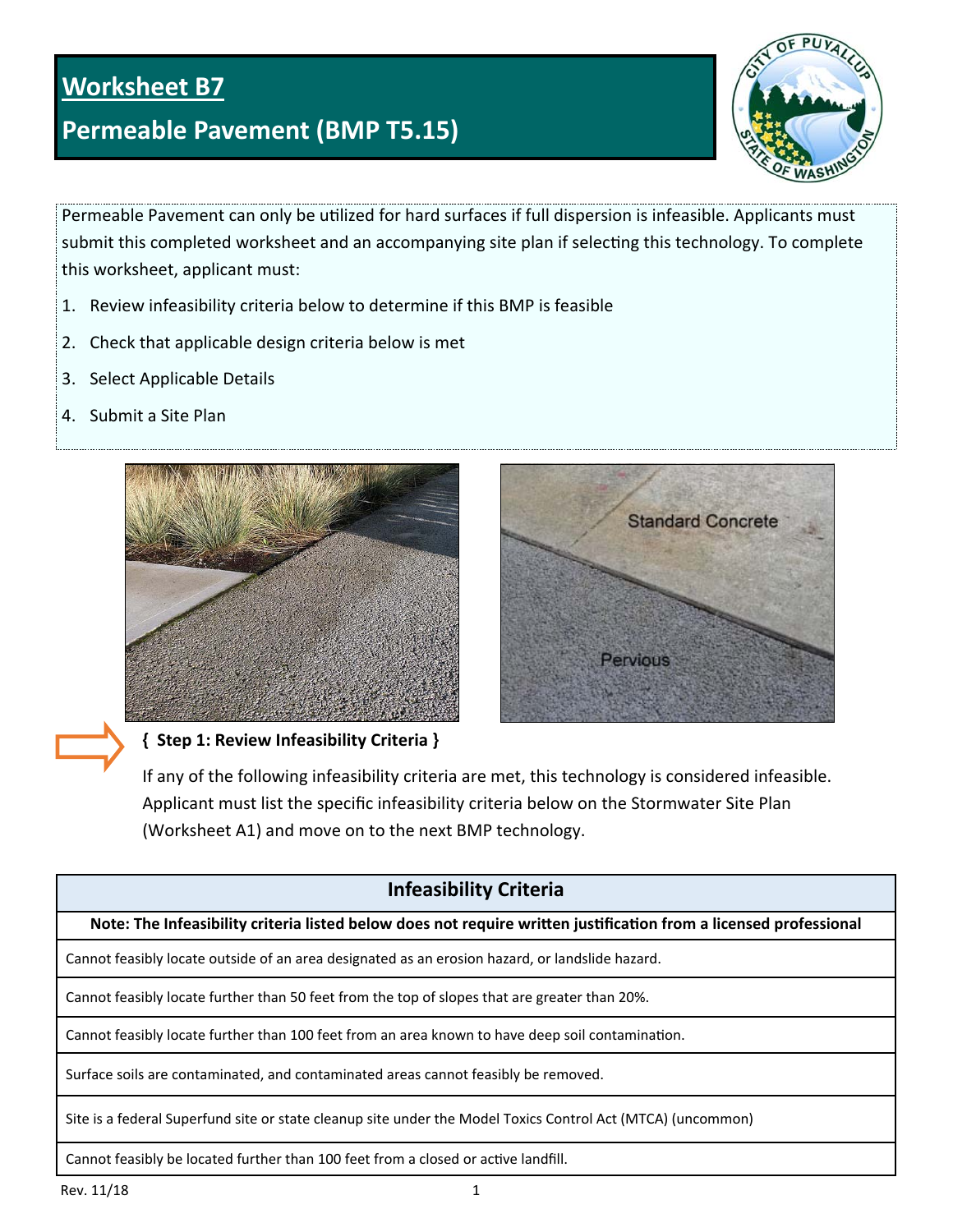# **Infeasibility Criteria (Cont.)**

Cannot feasibly be located further than 100 feet from a drinking water well if the pavement is a pollution-generating surface (e.g. when used for driveways).

Cannot feasibly be located further than 10 feet from a septic system.

Cannot feasibly be located further than 10 feet away from an underground storage tank containing hazardous materials.

Where the site cannot reasonably be designed to have a porous asphalt surface at less than 5 percent slope, or a pervious concrete surface at less than 10 percent slope, or a permeable interlocking concrete pavement surface (where appropriate) at less than 12 percent slope. Grid systems upper slope limit can range from 6 to 12 percent; Check with manufacturer and local supplier.

Where the native soils below a pollution-generating permeable pavement (e.g., road or parking lot) do not meet the soil suitability criteria for providing treatment. See SSC-6 in III-3.3.7 Site Suitability Criteria (SSC). Note: In these instances, the local government has the option of requiring a six-inch layer of media meeting the soil suitability criteria or the sand filter specification as a condition of construction.

The seasonal high ground water or an underlying impermeable/low permeable layer would create saturated conditions within one foot of the bottom of the lowest gravel base course

Where underlying soils are unsuitable for supporting traffic loads when saturated. Soils meeting a California Bearing Ratio of 5% are considered suitable for residential access roads.

Appropriate field testing indicates soils have a measured (a.k.a., initial) native soil saturated hydraulic conductivity less than 0.3 inches per hour and there is no way to gravity connect an underdrain to the public system.

Where replacing existing impervious surfaces unless the existing surface is a non-pollution generating surface over an outwash soil with a saturated hydraulic conductivity of four inches per hour or greater.

#### **Note: The Infeasibility criteria below requires wriƩen documentaƟon from an appropriate licensed professional (e.g. engineer, geologist, hydrogeologist)**

Professional geotechnical evaluation recommends infiltration not be used due to reasonable concerns about erosion, slope failure, or down gradient flooding.

Cannot feasibly be located outside of an area whose ground water drains into an erosion hazard, or landslide hazard area.

Infiltrating and ponded water below new permeable pavement area would compromise adjacent impervious pavements.

Infiltrating water below a new permeable pavement area would threaten existing below grade basements.

Infiltrating water would threaten shoreline structures such as levees.

Permeable pavement area would be down slope of steep, erosion‐prone areas that are likely to deliver sediment.

Fill soils are being used on-site that can become unstable when saturated.

Installation of permeable pavement would threaten the safety or reliability of pre-existing underground utilities, pre-existing underground storage tanks, or pre-existing road sub-grades.